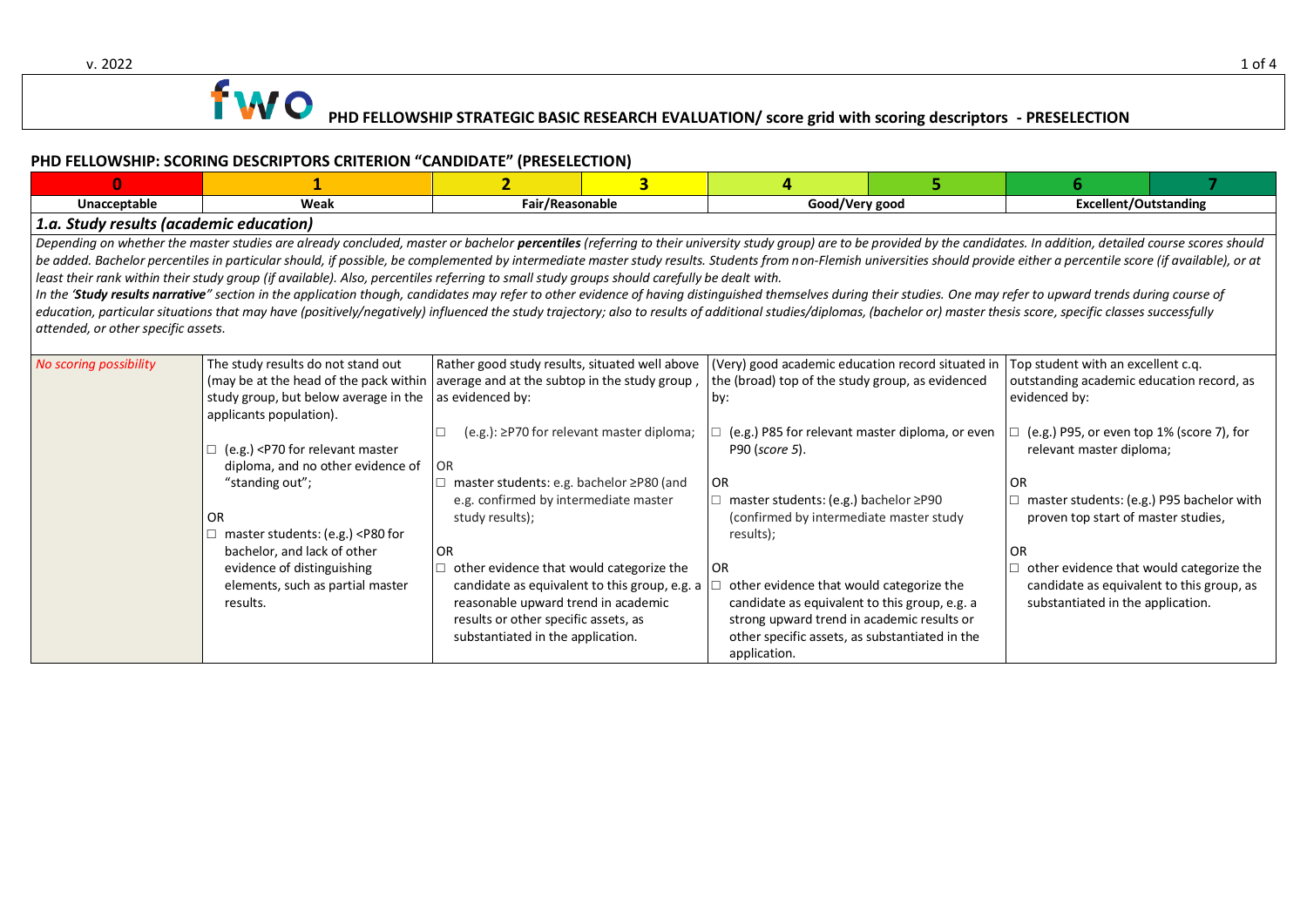v. 2022 2 of 4 and 2 of 4 and 2 of 4 and 2 of 4 and 2 of 4 and 2 of 4 and 2 of 4 and 2 of 4 and 2 of 4 and 2 of 4 and 2 of 4 and 2 of 4 and 2 of 4 and 2 of 4 and 2 of 4 and 2 of 4 and 2 of 4 and 2 of 4 and 2 of 4 and 2 of

# **1 WO** PHD FELLOWSHIP STRATEGIC BASIC RES<u>EARCH EVALUATION</u> score grid with scoring descriptors - PRESELECTION

| $\mathbf{0}$                                                                                                                                                                                                                                                                                                                                                                                                                                                                                                                                                                                                                                                                                                                                                                                                                                                                                                                                                                                                                                                                                                                                                                                                                                                                                                                                                                                                                                                                                                                                                                                                                      |                                                                                                                                                                                                              | $\overline{2}$                                                                                                                                                                                                                       | $\overline{\mathbf{3}}$                                                                                                                                         | 4                                                                                                                                                                                                                                                                                                                                                                                                                                                             |                                                                                                                                                                                                                                                                                                                  | 6                                  |                                                                                                                                                                                                                                                                                                                         |  |  |
|-----------------------------------------------------------------------------------------------------------------------------------------------------------------------------------------------------------------------------------------------------------------------------------------------------------------------------------------------------------------------------------------------------------------------------------------------------------------------------------------------------------------------------------------------------------------------------------------------------------------------------------------------------------------------------------------------------------------------------------------------------------------------------------------------------------------------------------------------------------------------------------------------------------------------------------------------------------------------------------------------------------------------------------------------------------------------------------------------------------------------------------------------------------------------------------------------------------------------------------------------------------------------------------------------------------------------------------------------------------------------------------------------------------------------------------------------------------------------------------------------------------------------------------------------------------------------------------------------------------------------------------|--------------------------------------------------------------------------------------------------------------------------------------------------------------------------------------------------------------|--------------------------------------------------------------------------------------------------------------------------------------------------------------------------------------------------------------------------------------|-----------------------------------------------------------------------------------------------------------------------------------------------------------------|---------------------------------------------------------------------------------------------------------------------------------------------------------------------------------------------------------------------------------------------------------------------------------------------------------------------------------------------------------------------------------------------------------------------------------------------------------------|------------------------------------------------------------------------------------------------------------------------------------------------------------------------------------------------------------------------------------------------------------------------------------------------------------------|------------------------------------|-------------------------------------------------------------------------------------------------------------------------------------------------------------------------------------------------------------------------------------------------------------------------------------------------------------------------|--|--|
| Unacceptable                                                                                                                                                                                                                                                                                                                                                                                                                                                                                                                                                                                                                                                                                                                                                                                                                                                                                                                                                                                                                                                                                                                                                                                                                                                                                                                                                                                                                                                                                                                                                                                                                      | Weak                                                                                                                                                                                                         | Fair/Reasonable<br>Good/Very good                                                                                                                                                                                                    |                                                                                                                                                                 |                                                                                                                                                                                                                                                                                                                                                                                                                                                               |                                                                                                                                                                                                                                                                                                                  | <b>Excellent/Outstanding</b>       |                                                                                                                                                                                                                                                                                                                         |  |  |
| 1.b. Motivation and substantiation of relevant competences of the candidate                                                                                                                                                                                                                                                                                                                                                                                                                                                                                                                                                                                                                                                                                                                                                                                                                                                                                                                                                                                                                                                                                                                                                                                                                                                                                                                                                                                                                                                                                                                                                       |                                                                                                                                                                                                              |                                                                                                                                                                                                                                      |                                                                                                                                                                 |                                                                                                                                                                                                                                                                                                                                                                                                                                                               |                                                                                                                                                                                                                                                                                                                  |                                    |                                                                                                                                                                                                                                                                                                                         |  |  |
| Does the application ("motivation statement") reveal a proper motivation and research interests? Assess the candidate's (present as well as developing) scientific background and competences (including e.g.<br>experimental skills, presentation or writing skills, commitment/perseverance, ) in relation to the proposed project and to the requirements for a PhD researcher (strategically thinking and innovation oriented) in<br>general.<br>Assess further evidence in terms of a range of (passed as well as planned) scientific activities, experiences and (where applicable) achievements that may be relevant for this application. These may relate to the<br>academic education or extracurricular activities, (ongoing or finished) thesis (master or advanced master), or (PhD) research already started. Assess -passed or planned- activities and experiences such as (e.g.)<br>dedicated training, internships, presentations, collaborations, international contacts, mobility. For PhD fellows strategic basic research (SB), intersectoral mobility (e.g. internships and/or research stays in an industri<br>R&D environment) and (development of) entrepreneurial and innovation skills are an asset as well. (Intermediate) scientific results, publications, software, data, prototypes and any other meaningful scientific output<br>and achievements may also be taken into account, as well as scientific recognition (e.g. thesis awards).<br>The assessment should take into account what might be expected from a last year master student vs. from a candidate with some scientific seniority. |                                                                                                                                                                                                              |                                                                                                                                                                                                                                      |                                                                                                                                                                 |                                                                                                                                                                                                                                                                                                                                                                                                                                                               |                                                                                                                                                                                                                                                                                                                  |                                    |                                                                                                                                                                                                                                                                                                                         |  |  |
| No scoring possibility                                                                                                                                                                                                                                                                                                                                                                                                                                                                                                                                                                                                                                                                                                                                                                                                                                                                                                                                                                                                                                                                                                                                                                                                                                                                                                                                                                                                                                                                                                                                                                                                            | Expertise and skills apparently are<br>not in line with what should be<br>expected from a PhD student<br>strategic basic research. Some<br>crucial competences are missing<br>and likely not to be acquired. | One or more of the following items apply:<br>$\Box$ The application reveals<br>development towards a researcher.<br>Scientific background and<br>competences to carry out PhD<br>research may be less present, and<br>substantiated. | fair/reasonable motivation regarding<br>Less convincing evidence of (past and<br>planned) activities and experiences.<br>how they will be acquired is less well | ALL of the following items apply:<br>The application reveals a proper/strong<br>motivation and research interests. This is<br>and experiences (e.g. training, internships,<br>presentations, collaborations, international<br>contacts, mobility, ).<br>skills, presentation or writing skills,<br>commitment/perseverance, ).<br>Some first achievements (of master<br>data, prototypes or other output, scientific<br>recognition as by e.g. thesis awards, | evidenced by relevant (past/planned) activities,<br>Relevant scientific background and competences<br>to carry out PhD research have been acquired or<br>are being built up (including e.g. experimental<br>thesis/started PhD research) may be an asset,<br>e.g.(intermediate) results, publications, software, | AND<br>competences to successfully | Requirements as in "good/very good",<br>$\Box$ the candidate has substantiated to<br>have actively acquired all proper<br>conduct PhD research. Clear plan to<br>further enhance these capacities,<br>including intersectoral mobility and<br>entrepreneurial/innovation skills.<br>Reveals clear motivation and drive. |  |  |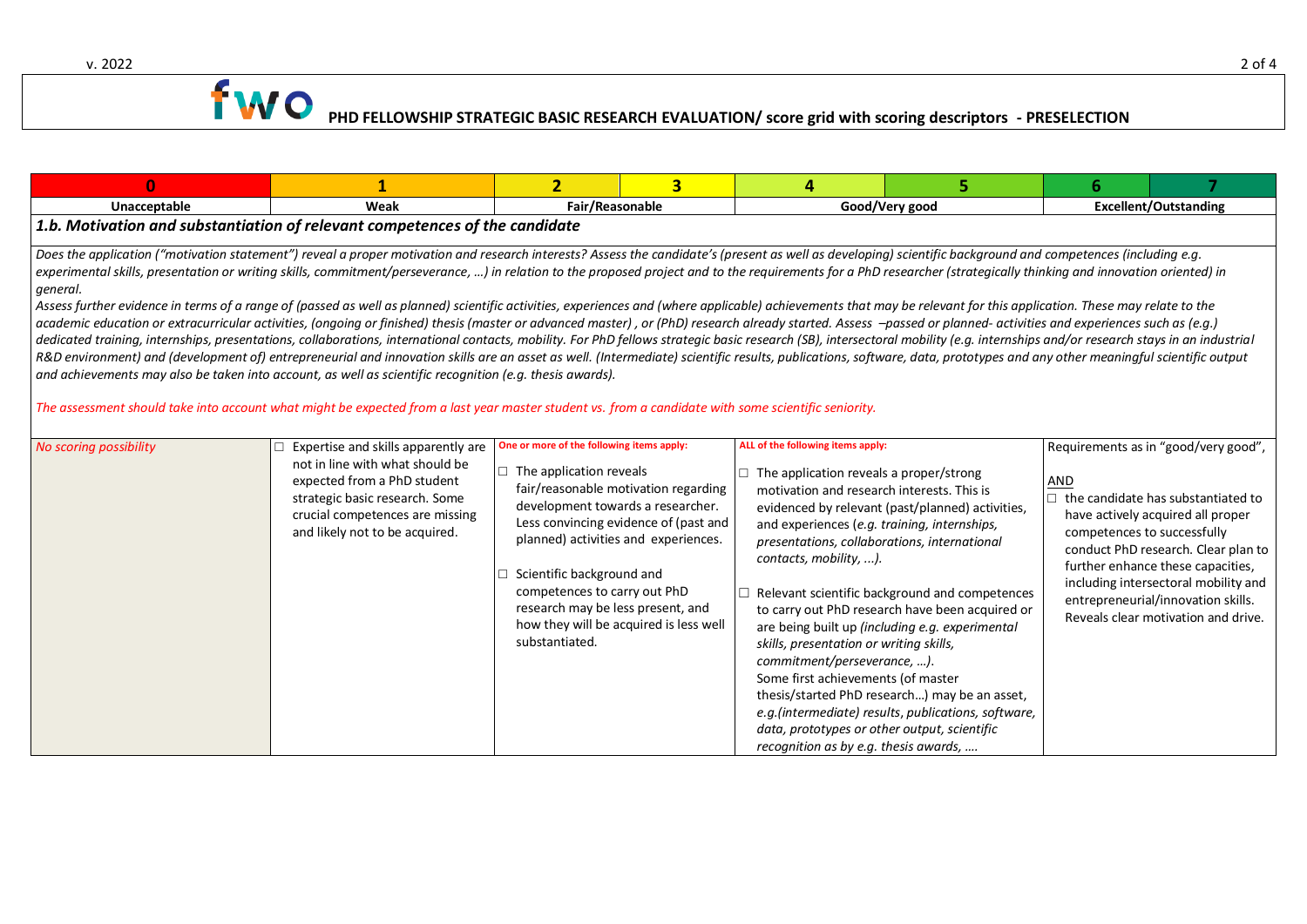v. 2022 3 of 4

## **1 WO** PHD FELLOWSHIP STRATEGIC BASIC RESEARCH EVALUATION/ score grid with scoring descriptors - PRESELECTION

#### **PHD FELLOWSHIP: SCORING DESCRIPTORS CRITERION "PROJECT" (PRESELECTION + INTERVIEW)**

| $\Omega$                                                                                                                                                                                                                                                                                                                                                           |                                                                                                                                                                                                       | $\overline{2}$                                                                                                                                         | $\overline{\mathbf{3}}$           | 4                                                                                                                                                                              | 5                                                                                                                                                                                                                   | 6                                                                                                                                                                                                                                             |                                                                                                                                                                       |  |  |  |
|--------------------------------------------------------------------------------------------------------------------------------------------------------------------------------------------------------------------------------------------------------------------------------------------------------------------------------------------------------------------|-------------------------------------------------------------------------------------------------------------------------------------------------------------------------------------------------------|--------------------------------------------------------------------------------------------------------------------------------------------------------|-----------------------------------|--------------------------------------------------------------------------------------------------------------------------------------------------------------------------------|---------------------------------------------------------------------------------------------------------------------------------------------------------------------------------------------------------------------|-----------------------------------------------------------------------------------------------------------------------------------------------------------------------------------------------------------------------------------------------|-----------------------------------------------------------------------------------------------------------------------------------------------------------------------|--|--|--|
| Unacceptable<br>Weak                                                                                                                                                                                                                                                                                                                                               |                                                                                                                                                                                                       | Fair/Reasonable                                                                                                                                        |                                   | Good/very good                                                                                                                                                                 |                                                                                                                                                                                                                     | <b>Excellent/outstanding</b>                                                                                                                                                                                                                  |                                                                                                                                                                       |  |  |  |
| 2.a Scientific quality, relevance and challenge, originality                                                                                                                                                                                                                                                                                                       |                                                                                                                                                                                                       |                                                                                                                                                        |                                   |                                                                                                                                                                                |                                                                                                                                                                                                                     |                                                                                                                                                                                                                                               |                                                                                                                                                                       |  |  |  |
| A PhD project is scientifically challenging and relies on a proper and focused research question. It should significantly contribute to the current international state-of-the-art. To what extent is the proposal<br>original and will it generate knowledge that goes beyond the state-of-the-art (e.g., novel theories, concepts or approaches, new methods, )? |                                                                                                                                                                                                       |                                                                                                                                                        |                                   |                                                                                                                                                                                |                                                                                                                                                                                                                     |                                                                                                                                                                                                                                               |                                                                                                                                                                       |  |  |  |
| One or more of the following items apply:                                                                                                                                                                                                                                                                                                                          | One or more of the following items apply:                                                                                                                                                             | One or more of the following items apply:                                                                                                              |                                   | ALL of the following items apply:                                                                                                                                              |                                                                                                                                                                                                                     | ALL of the following items apply:                                                                                                                                                                                                             |                                                                                                                                                                       |  |  |  |
| $\Box$ The project is <b>out of scope</b> : it<br>does not comply with the scope<br>of the panel it was submitted<br>to. (preselection only).                                                                                                                                                                                                                      | Research question and challenge<br>limited or less relevant;<br>$\Box$ the research objectives lack focus.<br>PhD worthiness is on the low side;                                                      | $\Box$ Scientifically relevant project,<br>rather high quality, and sufficiently<br>challenging as PhD-research. The<br>research is less well focused; |                                   | Original and significant contribution<br>to the international state of the art;<br>high-quality basic research, with<br>significant scientific challenges<br>(doctoral level). |                                                                                                                                                                                                                     | $\Box$ Highly ambitious and original project of<br>potentially groundbreaking nature and<br>large scientific impact;<br>very high level of scientific risks. Clear<br>□<br>inventive and challenging ideas, novel<br>concepts and strategies. |                                                                                                                                                                       |  |  |  |
| Project lacks an intellectual<br>(PhD-worthy) challenge: an in-<br>depth research question is<br>missing                                                                                                                                                                                                                                                           | $\Box$ the project is rather a catch-up effort<br>relative to the state-of-the-art.                                                                                                                   | $\Box$ the project brings less pronounced<br>added value to international state-<br>of-the-art.                                                        |                                   |                                                                                                                                                                                |                                                                                                                                                                                                                     |                                                                                                                                                                                                                                               |                                                                                                                                                                       |  |  |  |
|                                                                                                                                                                                                                                                                                                                                                                    | 2.b Quality of the research methodology and feasibility of the project                                                                                                                                |                                                                                                                                                        |                                   |                                                                                                                                                                                |                                                                                                                                                                                                                     |                                                                                                                                                                                                                                               |                                                                                                                                                                       |  |  |  |
| To what extent is the proposed research methodology appropriate to achieve the goals laid down in the research project? To what extent is the outlined scientific approach feasible, bearing in mind a personal<br>grant with a duration of four years? Finally the fit in the research team may be of importance (guidance and access to expertise).              |                                                                                                                                                                                                       |                                                                                                                                                        |                                   |                                                                                                                                                                                |                                                                                                                                                                                                                     |                                                                                                                                                                                                                                               |                                                                                                                                                                       |  |  |  |
| One or more of the following items apply:<br>Quality of research approach<br>and planning is below par;<br>Research activities are too<br>limited for a four-year grant                                                                                                                                                                                            | One or more of the following items apply:<br>$\Box$ Methodology and planning are<br>flawed. Intrinsic feasibility is low, or<br>the objectives are formulated too<br>vaguely to evaluate feasibility. | Research methodology reasonably<br>well elaborated, but less well<br>substantiated. Given some<br>adjustments and risk control,<br>be feasible.        | project implementation appears to |                                                                                                                                                                                | ALL of the following items apply:<br>$\Box$ Adequate, substantiated research<br>methodology to achieve targeted<br>results, logical set-up and realistic<br>planning: feasible within the four-<br>year time frame. |                                                                                                                                                                                                                                               | Requirements as in "very good",<br>$\Box$ thorough identification of the research<br>risks, with alternative research strategies<br>and "fall back" research options. |  |  |  |
| period;<br>Project not feasible because of<br>too many planned activities.                                                                                                                                                                                                                                                                                         | Project does not fit to an individual<br>$\Box$<br>PhD project.<br>Ties with/dependence of other<br>researchers, groups or external<br>partners may jeopardize feasibility.                           |                                                                                                                                                        |                                   | necessary expertise.                                                                                                                                                           | Good fit of project in research group<br>activities, giving candidate access to                                                                                                                                     |                                                                                                                                                                                                                                               |                                                                                                                                                                       |  |  |  |